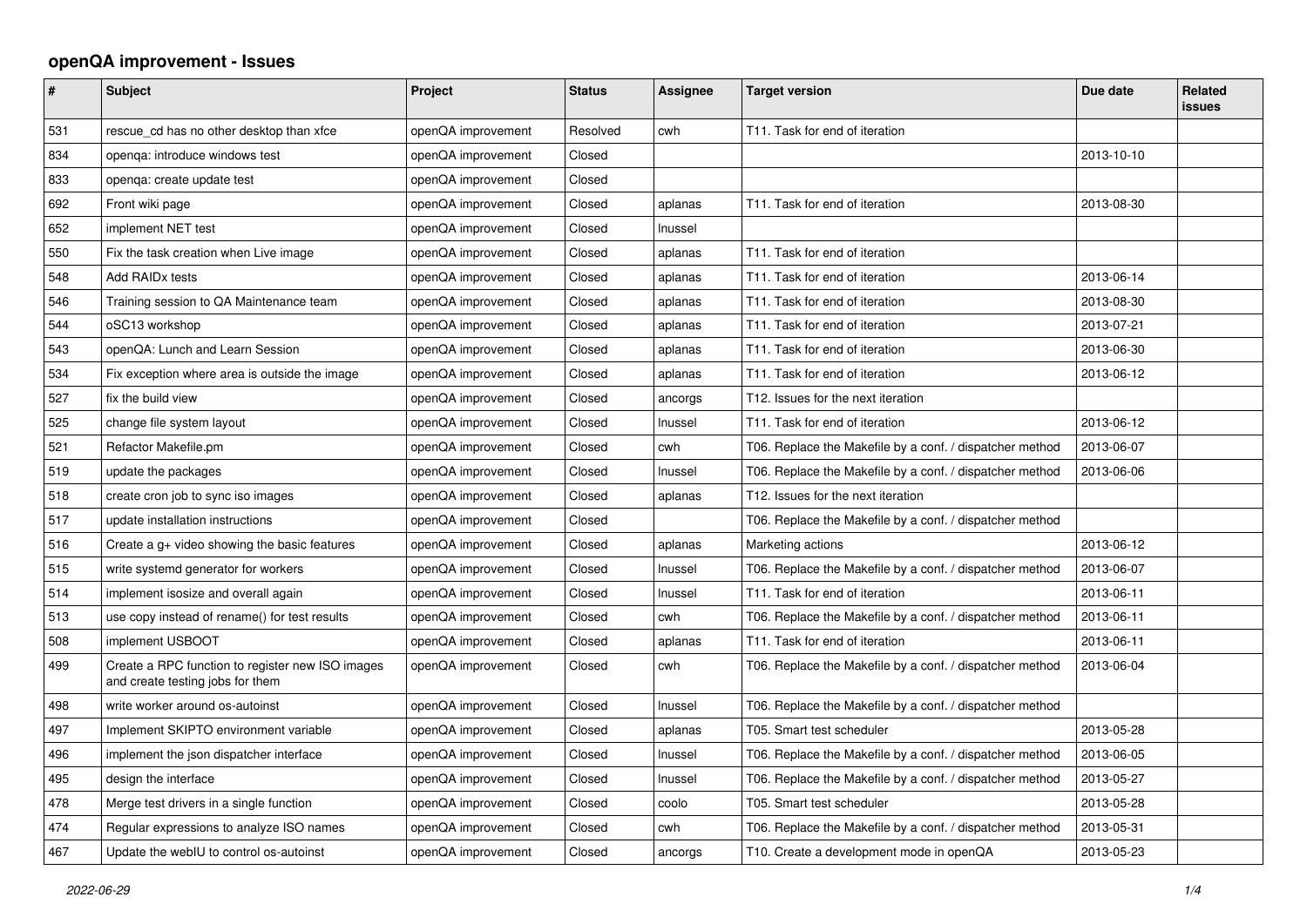| $\sharp$ | Subject                                                                                 | Project            | <b>Status</b> | <b>Assignee</b> | <b>Target version</b>                                         | Due date   | <b>Related</b><br><b>issues</b> |
|----------|-----------------------------------------------------------------------------------------|--------------------|---------------|-----------------|---------------------------------------------------------------|------------|---------------------------------|
| 466      | Create a basic signaling architecture for os-autoinst                                   | openQA improvement | Closed        | Inussel         | T10. Create a development mode in openQA                      | 2013-05-22 |                                 |
| 419      | Create or update tests for applications                                                 | openQA improvement | Closed        | aplanas         | T11. Task for end of iteration                                | 2013-06-14 |                                 |
| 418      | Create installation tests for Factory                                                   | openQA improvement | Closed        | aplanas         | T11. Task for end of iteration                                | 2013-05-15 |                                 |
| 396      | add "passed with defects" state                                                         | openQA improvement | Closed        |                 | T05. Smart test scheduler                                     | 2013-05-31 |                                 |
| 391      | Calculate project cost                                                                  | openQA improvement | Closed        | aplanas         | Project design and management                                 | 2013-05-20 |                                 |
| 390      | Write blog articles about openQA                                                        | openQA improvement | Closed        |                 | Marketing actions                                             | 2013-09-20 |                                 |
| 389      | Use mean square error to detect the best candidate                                      | openQA improvement | Closed        | aplanas         | T10. Create a development mode in openQA                      | 2013-05-13 |                                 |
| 388      | Keep webUI up to date to handle new os-autoinst<br>output                               | openQA improvement | Closed        | ancorgs         | T10. Create a development mode in openQA                      | 2013-05-31 |                                 |
| 386      | Enhance navigation in test results: an easy one to go<br>to the next failing testmodule | openQA improvement | Closed        | ancorgs         | T10. Create a development mode in openQA                      | 2013-05-08 |                                 |
| 385      | Improve the visualization of the unmatched needle                                       | openQA improvement | Closed        | ancorgs         | T10. Create a development mode in openQA                      | 2013-06-07 |                                 |
| 384      | Create clone-needle from a diff image                                                   | openQA improvement | Closed        | ancorgs         | T10. Create a development mode in openQA                      | 2013-05-14 |                                 |
| 383      | Add QEMU snapshots                                                                      | openQA improvement | Closed        | aplanas         | T05. Smart test scheduler                                     | 2013-05-10 |                                 |
| 380      | Exted fail JSON document to put needles candidates                                      | openQA improvement | Closed        | Inussel         | T10. Create a development mode in openQA                      | 2013-05-08 |                                 |
| 379      | Add debug information in the user interface                                             | openQA improvement | Closed        |                 | T10. Create a development mode in openQA                      | 2013-05-10 |                                 |
| 377      | get rid of checklog                                                                     | openQA improvement | Closed        | Inussel         | T05. Smart test scheduler                                     | 2013-05-06 |                                 |
| 374      | Improve openCV matching                                                                 | openQA improvement | Closed        | aplanas         | T03B. Merge openQA changes to upstream                        | 2013-05-02 |                                 |
| 368      | implement way to ease migration to 1024                                                 | openQA improvement | Closed        | Inussel         | T03B. Merge openQA changes to upstream                        | 2013-04-23 |                                 |
| 364      | Update application tests                                                                | openQA improvement | Closed        | coolo           | T03B. Merge openQA changes to upstream                        | 2013-04-26 |                                 |
| 363      | Update SLE tests                                                                        | openQA improvement | Closed        | aplanas         | T03B. Merge openQA changes to upstream                        | 2013-04-30 |                                 |
| 362      | Document the new features                                                               | openQA improvement | Closed        | Inussel         | T03B. Merge openQA changes to upstream                        | 2013-04-25 |                                 |
| 361      | Update WebUI to allow new openQA feaures                                                | openQA improvement | Closed        | cwh             | T03B. Merge openQA changes to upstream                        | 2013-04-30 | Related to<br>#314              |
| 314      | Deploy openQA and integrate os-autoinst                                                 | openQA improvement | Closed        | cwh             | T10. Create a development mode in openQA                      | 2013-04-24 | Related to<br>#361              |
| 313      | Evaluate a composite approach for the needles                                           | openQA improvement | Closed        |                 | T05. Smart test scheduler                                     | 2013-04-30 |                                 |
| 311      | Add dependencies on the tests                                                           | openQA improvement | Closed        |                 | T09. Add dependencies on the tests                            | 2013-06-14 |                                 |
| 310      | Create a way to filter the needles that are used in the<br>test                         | openQA improvement | Closed        | Inussel         | T03. Remove the MD5 approach and create a new API<br>semantic | 2013-04-08 | Follows #301                    |
| 306      | Create a video from PNG files                                                           | openQA improvement | Closed        | aplanas         | T02. Refactorize openQA to work with PNG                      | 2013-04-05 |                                 |
| 305      | Create needles for GNOME installation                                                   | openQA improvement | Closed        | cwh             | T03. Remove the MD5 approach and create a new API<br>semantic |            |                                 |
| 304      | Create needles for KDE installation                                                     | openQA improvement | Closed        | coolo           | T03. Remove the MD5 approach and create a new API<br>semantic |            |                                 |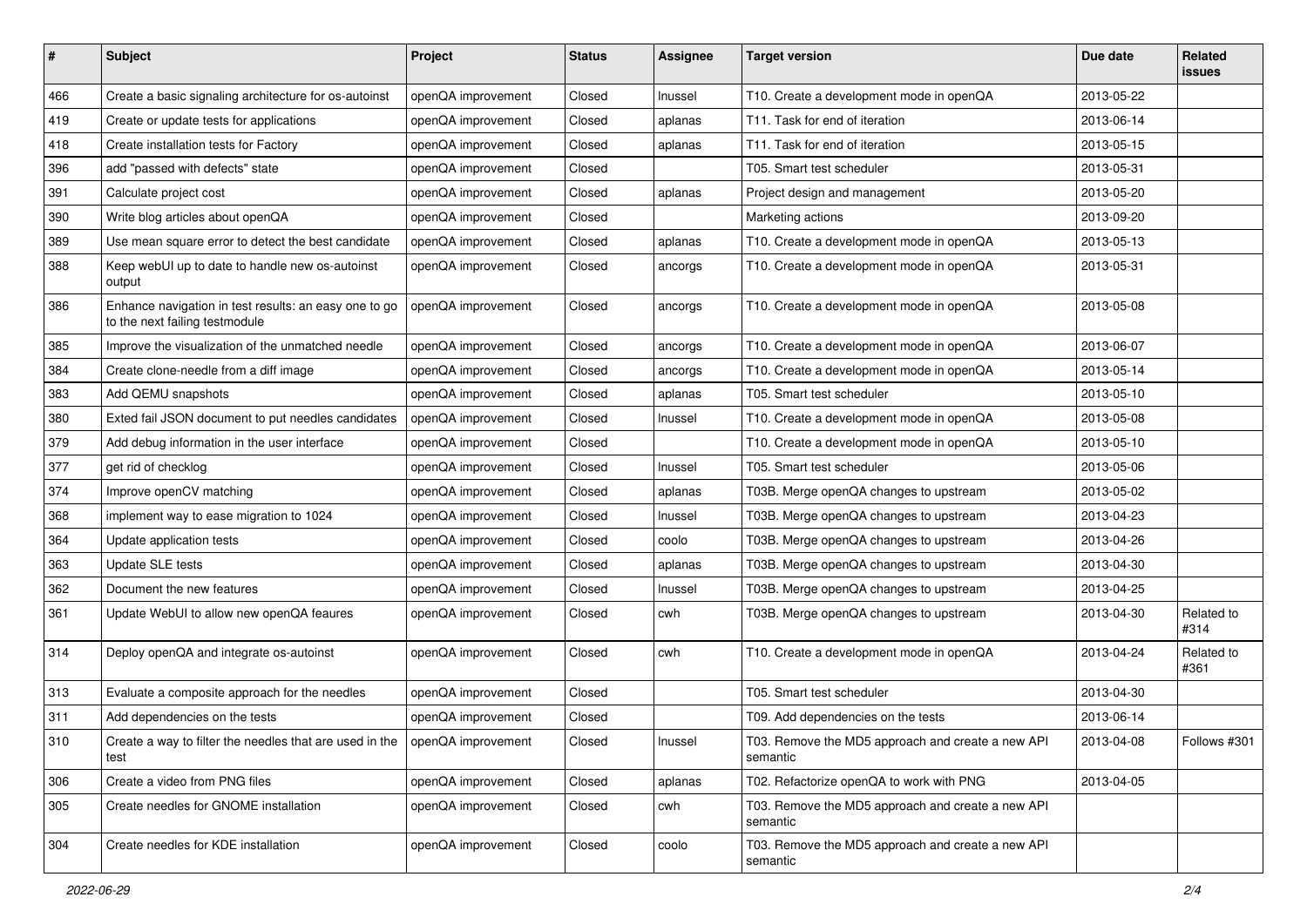| $\#$ | <b>Subject</b>                                                             | Project            | <b>Status</b> | <b>Assignee</b> | <b>Target version</b>                                         | Due date   | <b>Related</b><br><b>issues</b> |
|------|----------------------------------------------------------------------------|--------------------|---------------|-----------------|---------------------------------------------------------------|------------|---------------------------------|
| 303  | Create needles for NET installation                                        | openQA improvement | Closed        | ancorgs         | T03. Remove the MD5 approach and create a new API<br>semantic |            |                                 |
| 302  | Create needles for DVD installation                                        | openQA improvement | Closed        | ancorgs         | T03. Remove the MD5 approach and create a new API<br>semantic |            |                                 |
| 301  | Write needle DB query API                                                  | openQA improvement | Closed        | coolo           | T03. Remove the MD5 approach and create a new API<br>semantic | 2013-04-05 | Precedes<br>#310                |
| 300  | Add checkneedle method to the API                                          | openQA improvement | Closed        | Inussel         | T03. Remove the MD5 approach and create a new API<br>semantic | 2013-04-02 |                                 |
| 299  | Refactor needels to remove the good label for tag                          | openQA improvement | Closed        | coolo           | T03. Remove the MD5 approach and create a new API<br>semantic | 2013-04-04 |                                 |
| 298  | Cretate goandclick API function                                            | openQA improvement | Closed        | Inussel         | T03. Remove the MD5 approach and create a new API<br>semantic | 2013-04-05 |                                 |
| 297  | Test Tesseract as a better OCR                                             | openQA improvement | Closed        | Inussel         | T03. Remove the MD5 approach and create a new API<br>semantic | 2013-04-16 |                                 |
| 296  | Create the report for the task                                             | openQA improvement | Closed        | aplanas         | T01. OpenCV Perl bindings                                     | 2013-04-05 |                                 |
| 295  | Adapt the openCV fuzzy matching                                            | openQA improvement | Closed        | aplanas         | T01. OpenCV Perl bindings                                     | 2013-03-29 |                                 |
| 294  | Replace the basic API that use Perl calls to openCV<br>call in C++         | openQA improvement | Closed        | coolo           | T01. OpenCV Perl bindings                                     | 2013-03-28 |                                 |
| 293  | Replace the SWIG by XS                                                     | openQA improvement | Closed        | coolo           | T01. OpenCV Perl bindings                                     | 2013-03-25 |                                 |
| 286  | add a needle editor                                                        | openQA improvement | Closed        | ancorgs         | T10. Create a development mode in openQA                      | 2013-05-08 |                                 |
| 285  | port qemu backend to qmp                                                   | openQA improvement | Closed        |                 | T05. Smart test scheduler                                     | 2013-05-24 | Blocked by<br>#257              |
| 284  | find out what livecdreboot handles for users-reboot                        | openQA improvement | Closed        | cwh             | T03. Remove the MD5 approach and create a new API<br>semantic | 2013-04-05 |                                 |
| 283  | add function to verify a needle is no longer present                       | openQA improvement | Closed        | coolo           | T03. Remove the MD5 approach and create a new API<br>semantic | 2013-04-14 |                                 |
| 282  | find out what<br>distri/opensuse/inst.d/040_spashscreen.pm is all<br>about | openQA improvement | Closed        | cwh             | T03. Remove the MD5 approach and create a new API<br>semantic | 2013-04-16 |                                 |
| 281  | make license warning clever                                                | openQA improvement | Closed        | coolo           | T03. Remove the MD5 approach and create a new API<br>semantic | 2013-04-15 |                                 |
| 280  | Machine                                                                    | openQA improvement | Closed        | aplanas         | Project design and management                                 | 2013-04-26 |                                 |
| 279  | Describe the microtasks for T1 and T2                                      | openQA improvement | Closed        | aplanas         | Project design and management                                 | 2013-04-03 |                                 |
| 276  | Communication plan                                                         | openQA improvement | Closed        | aplanas         | Project design and management                                 | 2013-04-03 |                                 |
| 275  | Previous documentation in the wiki                                         | openQA improvement | Closed        | aplanas         | Project design and management                                 | 2013-05-13 |                                 |
| 274  | Add git repository to Chili                                                | openQA improvement | Closed        | cwh             | Project design and management                                 | 2013-04-03 |                                 |
| 273  | Add Issue categories to the project tracker                                | openQA improvement | Closed        | aplanas         | Project design and management                                 | 2013-04-03 |                                 |